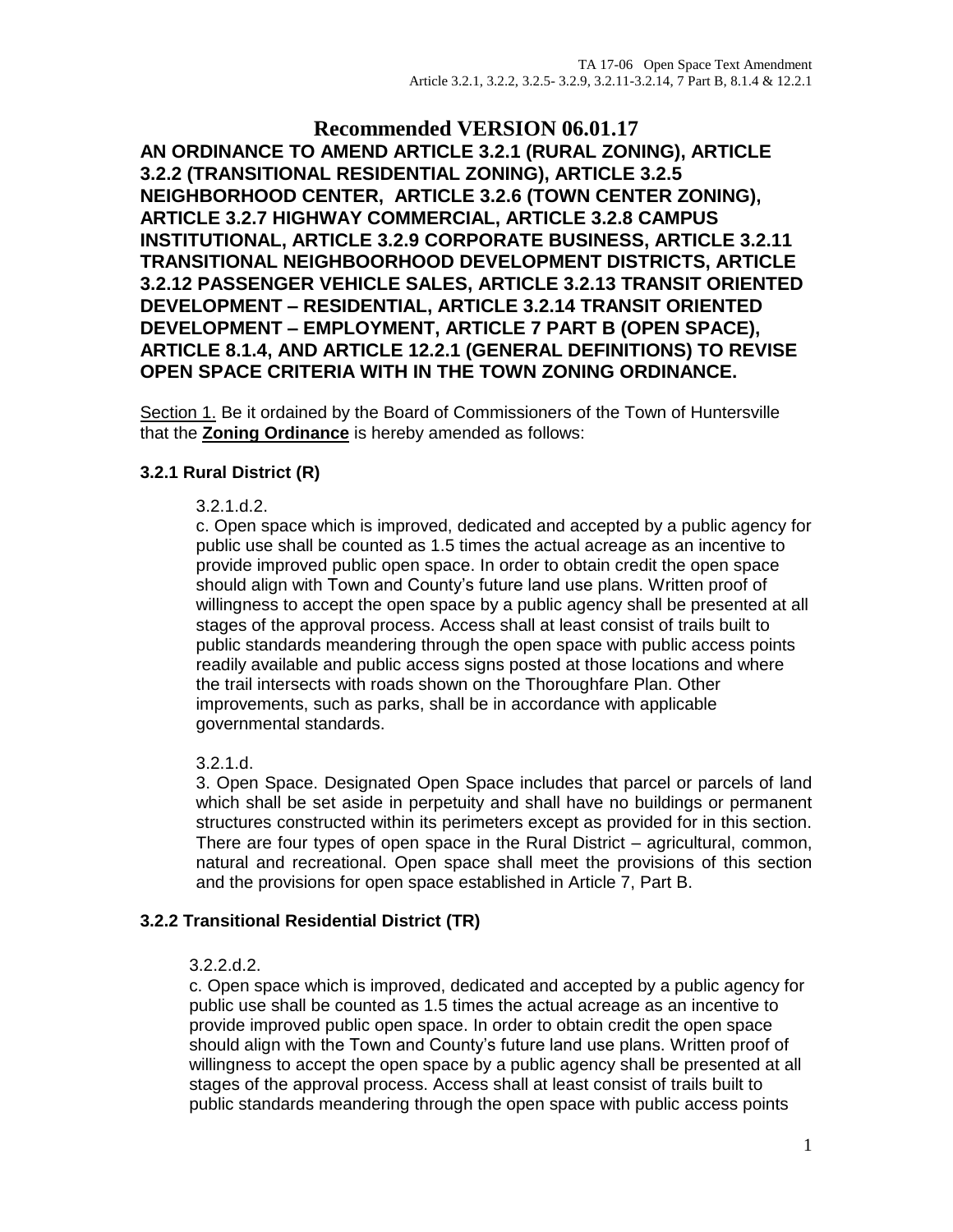readily available and public access signs posted at those locations and where the trail intersects with roads shown on the Thoroughfare Plan. Other improvements, such as parks, shall be in accordance with applicable governmental standards.

#### 3.2.2.d.

3. Open Space. Designated Open Space includes that parcel or parcels of land which shall be set aside in perpetuity and shall have no buildings or permanent structures constructed within its perimeters except as provided for in this section. There are five types of open space in the Transitional District - urban, agricultural, common, natural and recreational. Open space shall meet the provisions of this section and the provisions for open space established in Article 7, Part B.

#### **ARTICLE 3.2.5 Neighborhood Center (NC)**

d) 8). Every building lot shall have frontage upon a public street or urban open space.

#### **ARTICLE 3.2.6 Town Center (TC)**

d) 6). Every building lot shall have frontage upon a public street or urban open space.

#### **ARTICLE 3.2.7 Highway Commercial (HC)**

d) 9) Every building lot shall have frontage upon a public street or urban open space except as follows: in specific locations where factors beyond developer control, such as a limited access highway, an existing development, or the location of an existing intersection, prohibit completing a street connection in the Highway Commercial District, a private drive may be substituted for the interior street which cannot be connected to the public network.

#### **ARTICLE 3.2.8 Campus Institutional (CI)**

d) 4) Every building lot shall have frontage upon a public street or urban open space; buildings fronting on urban open space shall provide for vehicular access from a rear alley or street.

#### **ARTICLE 3.2.9 Corporate Business (CB)**

d) 5) Every building lot shall have frontage upon a public street or urban open space; buildings fronting on urban open space shall provide for vehicular access from a rear alley or street.

#### **ARTICLE 3.2.11 Transitional Neighborhood Development Districts (TND-U and TND-R)**

f) 3) All lots shall share a frontage line with a street or urban open space; lots fronting an urban open space shall provide rear alley access.

#### **ARTICLE 3.2.12 Passenger Vehicle Sales District (VS)**

13) Every building lot shall have frontage upon a public street or urban open space except as follows: in specific locations where factors beyond developer control, such as a limited access highway, an existing development, or the location of an existing intersection, prohibit completing a street connection in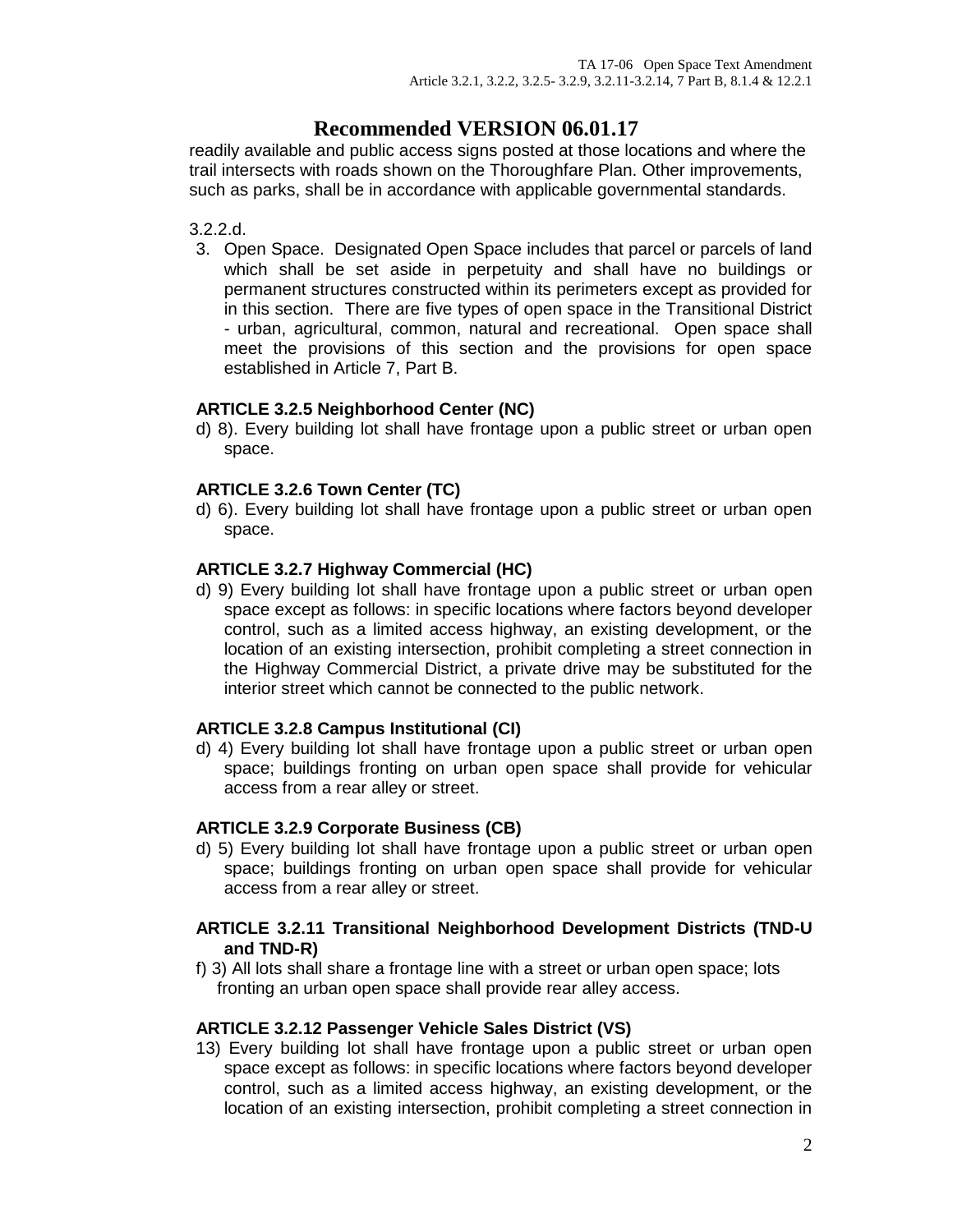the Highway Commercial District, a private drive may be substituted for the interior street which cannot be connected to the public network.

### **ARTICLE 3.2.13 Transit Oriented Development - Residential (TOD-R)**

f) 3) Every building lot shall share a frontage line with a street, or urban open space; lots fronting directly onto a formal open space (i.e., without intervening street) shall be provided rear alley access.

### **ARTICLE 3.2.14 Transit Oriented Development - Employment (TOD-E)**

d) 1) Every building lot shall share a frontage line with a street, or urban open space; lots fronting directly onto a formal open space (i.e., without intervening street) shall be provided rear alley access.

### **ARTICLE 7, PART B: OPEN SPACE**

### 7.10 Open Space - Purpose, Intent and Definitions

Regulations are intended to provide quality open space within a subdivision, multibuilding site or commercial development. There are five types of open space: Urban, Agricultural, Common, Natural, and Recreational. Encouragement is given to apply creative design and allow flexibility to aid application of open space typologies. When determining placement of open space within a subdivision evaluation should occur when siting services and infrastructure by reducing road length, utility runs, and pavement. The creation of compact neighborhoods accessible to open space amenities aid strong community identity.

.1 Open Space Typologies Defined

- (a) Urban Open Space: planned and improved open space, accessible and usable. There are multiple variations of urban open space choose from.
- (b) Agricultural Open Space: preserve agricultural lands and rural character that would likely be lost through conventional development approaches.
- (c) Common Open Space: Any portion of a land that is not part of a private lot or tract of land such as, but not limited to, area devoted to water quality/quantity measures, entryway features including the landscape material, signage and, if applicable berm and any other open space area that is not defined by one of the four other open space types.
- (d) Natural Open Space: preserve forested lands, natural features, and rural character that would likely be lost through conventional developments approaches.
- (e) Recreational Open Space: to provide for active and passive recreation, included but not limited to, implementation of associated long range Town/County plans.

Reference Article 12: Definitions for subdivision, large lot.

.2 All zoning districts, except Rural, require Urban Open Space to be incorporated into the design. All open space areas outside of landscape and BMP (stormwater) easements and lots that are not specified as Urban Open Space shall meet one or a combination of the remaining four open space typologies,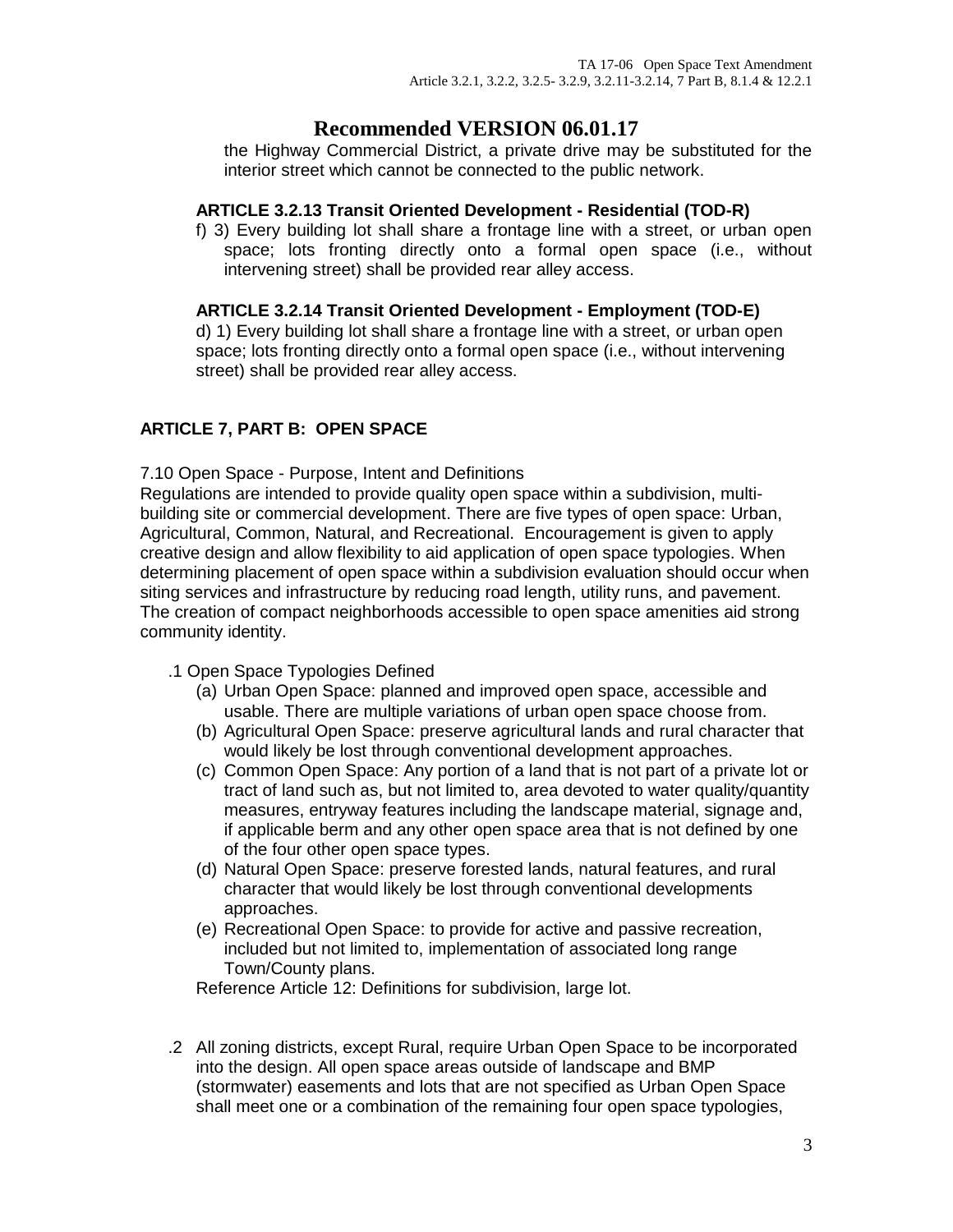Agricultural, Common, Natural and Recreational. Article 3 and Article 7.11 shall be referenced for further information.

- .3 Rural Zoning shall incorporate a combination of Agricultural, Common, Natural, or Recreational open space typologies. Article 3.2.1 and Article 7.11 shall be further referenced.
- .4 Below is a table outlining what types of open space options are available to meet zoning district standards.

|                       | <b>Zoning</b><br><b>Districts</b> |   | TR | GR | NR, NC, TC, HC, CI, CB, SP,<br>TND-U, TND-R, VS, TOD-R,<br>and TOD-E. | Ordinance<br>Reference |
|-----------------------|-----------------------------------|---|----|----|-----------------------------------------------------------------------|------------------------|
|                       |                                   |   |    |    |                                                                       |                        |
|                       |                                   | ٠ | ٠  | ٠  |                                                                       | 7.10.1.c.              |
|                       |                                   |   |    |    |                                                                       | 7.10.1.b.              |
|                       |                                   | ٠ | ۰  |    |                                                                       | 7.10.1.d.              |
|                       |                                   |   |    |    |                                                                       | 7.10.1.e.              |
| Types                 |                                   |   |    |    |                                                                       | 7.11.1.f               |
| Community             |                                   |   |    |    |                                                                       |                        |
| Garden                |                                   |   |    |    |                                                                       |                        |
| Forecourt             |                                   |   | ٠  |    |                                                                       |                        |
| Green                 |                                   |   | ۰  |    |                                                                       |                        |
| Greenbelt             |                                   |   | ۰  |    |                                                                       |                        |
| Greenway              |                                   |   | ۰  |    |                                                                       |                        |
| Park                  |                                   |   | ٠  |    |                                                                       |                        |
| Parkway               |                                   |   | ٠  |    |                                                                       |                        |
| Pedestrain<br>Passage |                                   |   |    |    |                                                                       |                        |
| Plaza                 |                                   |   | ٠  |    |                                                                       |                        |
| Promenade             |                                   |   | ٠  |    |                                                                       |                        |
| Square                |                                   |   | ٠  |    |                                                                       |                        |
| Woonerf               |                                   |   |    |    |                                                                       |                        |
|                       |                                   |   | R  |    |                                                                       |                        |

7.11 Urban, Agricultural, Common, Natural, and Recreational Open Space Criteria

- .1 Urban Open Space:
	- (a) Urban Open Space is defined as all areas not divided into private or civic building lots, streets, right-of-way, parking or easements.
	- (b) Urban Open Space shall be planned and improved, accessible and usable by persons living nearby. Improved shall mean cleared of underbrush and debris and may contain one or more of the following improvements: landscaping, walls, fences, walks, statues, fountains, ball fields, and/or playground equipment. Walls and fences shall be made of brick, stone, wrought iron, or wood and shall not exceed 3.5 ft. in height. (Exceptions: fences used in conjunction with ball fields.) Urban Open Space shall conform to one of the Urban Open Space types described in this section, or to a minor variation of same.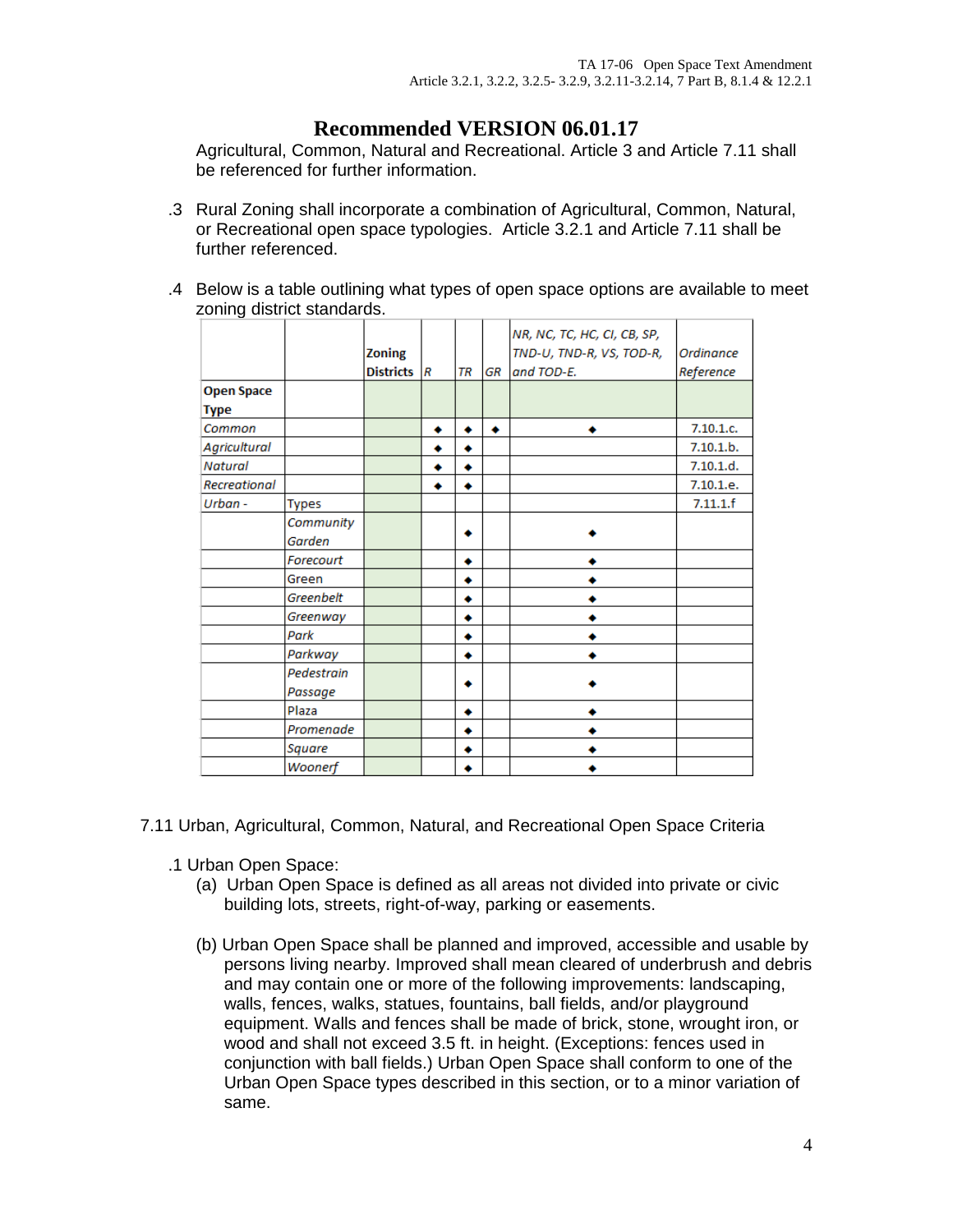- (c) In major subdivisions and multi-building developments in all zoning districts except Rural, urban open space shall be integrated into the design of the site. Such open space, whether on-site or off-site, shall be located within ¼ mile of each building lot as measured along the rights-of-way of streets providing access between the two. In large-lot subdivisions such urban open space shall be integrated into the design of the site so that, whether located on-site or off-site, such open space is located within ½ mile of all building lots, as measured along the rights-of-way of street providing access between the two.
- (d) Urban Open Space features should provide focal points for the neighborhood. A central square or green, for example, may comprise a majority of the open space. There should be a hierarchy of open space within new neighborhoods to serve the needs of all residents.
- (e) No more than twenty-five (25) percent of each above ground water quality/quantity treatment system (BMP) within an urban open space area can be used. Any above ground BMPs located within an Urban Open Space must add to the overall quality of the open space, rather than detract from area devoted to BMP. To exceed the twenty-five (25) percent limitation a design maybe submitted to the Planning Board for review and approval. Such BMP design shall incorporate a combination of the following design elements; but not limited to, pathways, boardwalks, ponds with fountains, and landscape material. Underground BMPS are not limited.
- (f) Urban Open Space types includes Community Garden, Forecourt, Green, Greenbelt, Greenway, Park, Parkway, Pedestrian Passage, Plaza, Promenade, Square, and Woonerf, and that are characterized as described below or to a minor variation of same.

**Community Gardens** should be centrally located and accessible to residents for participation. Maintenance of the site shall be continued year round, as the intent is for the garden to be allseason. Should the garden become abandoned then the garden area will be required to be seeded with grass and used as a recreational area. Community Gardens shall be a minimum of 500 sq. ft.

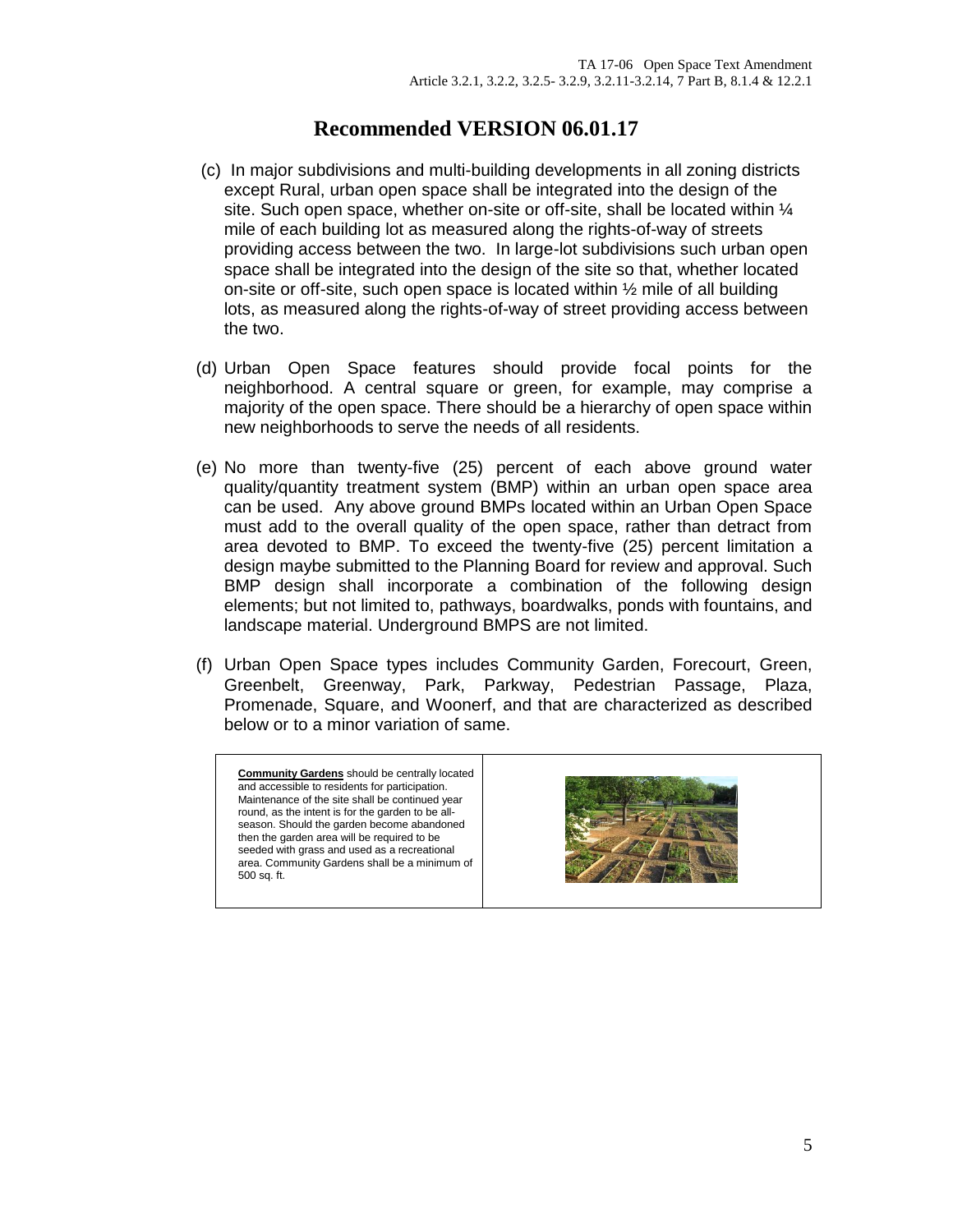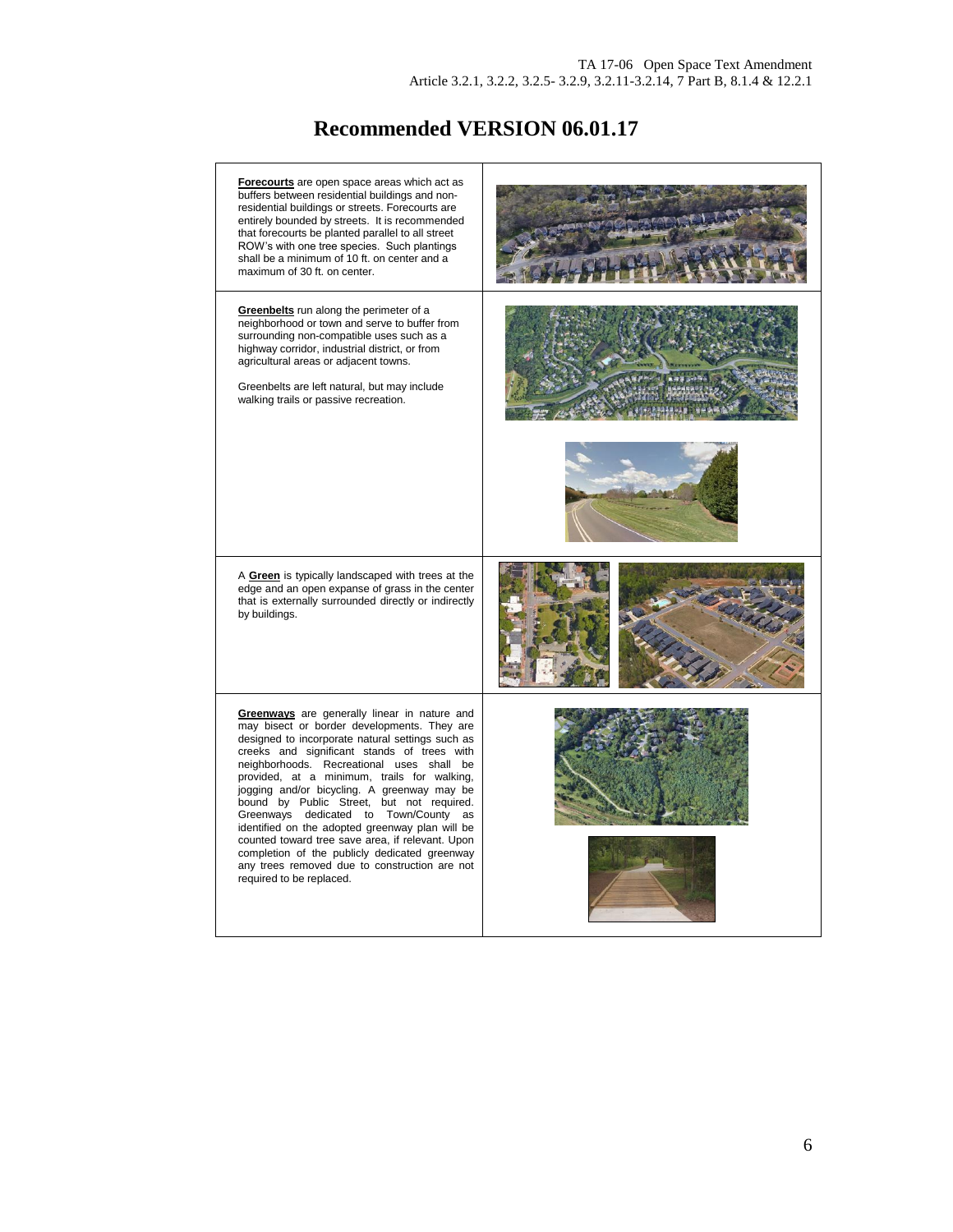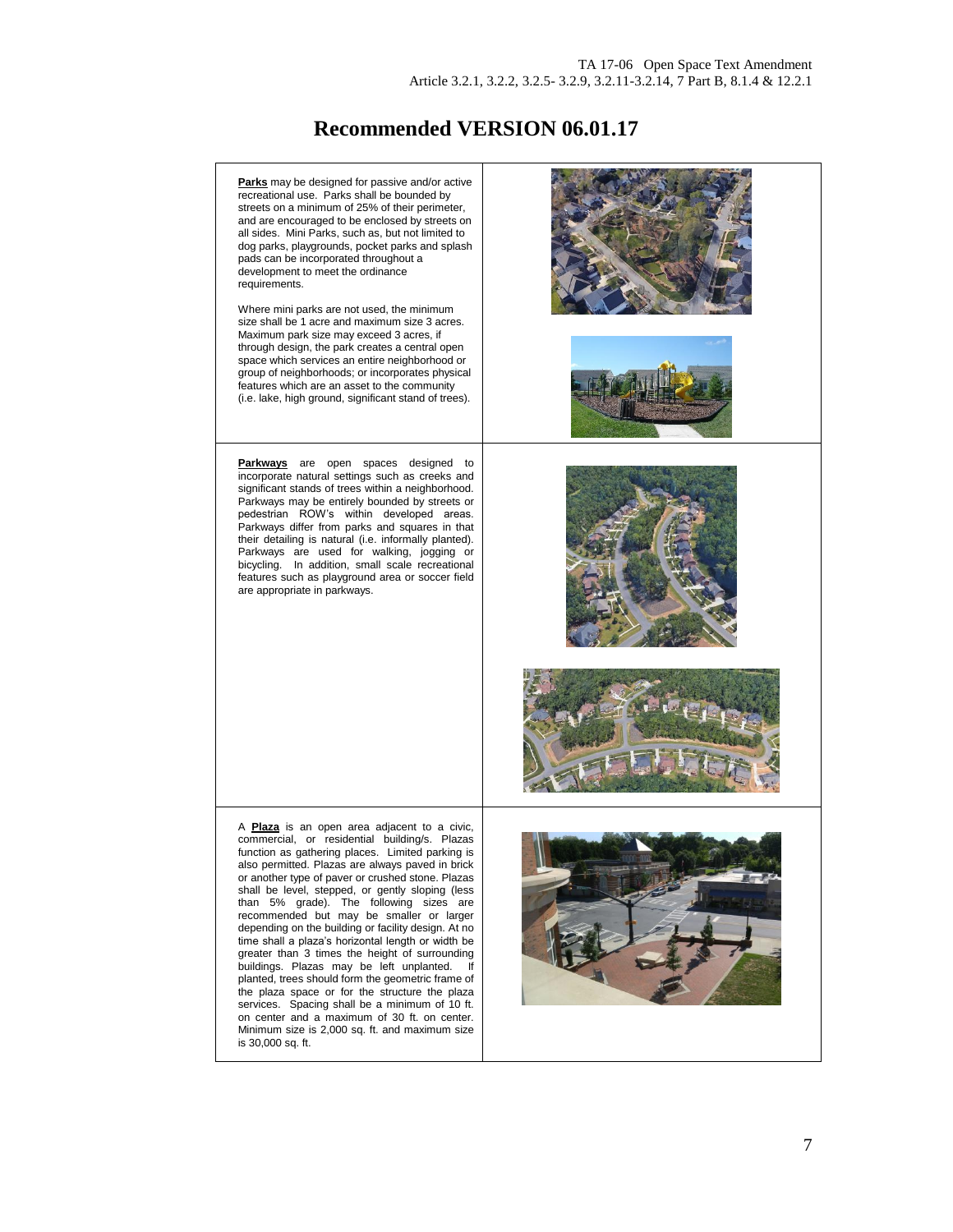| Pedestrian passageway are relatively narrow<br>public spaces located in dense areas between<br>buildings, allowing pedestrian access to the<br>These passageways can be<br>public front.<br>successful locations for store entries, window<br>displays café seating or public meeting space.<br>The passageway shall incorporate fixtures such<br>as, but not limited to fountains, benches,<br>landscape materials, sculptures, and other<br>decorative elements.                                                                                                                                                                                                |                |
|-------------------------------------------------------------------------------------------------------------------------------------------------------------------------------------------------------------------------------------------------------------------------------------------------------------------------------------------------------------------------------------------------------------------------------------------------------------------------------------------------------------------------------------------------------------------------------------------------------------------------------------------------------------------|----------------|
|                                                                                                                                                                                                                                                                                                                                                                                                                                                                                                                                                                                                                                                                   | <b>Burnett</b> |
| Promenade is a large, linear-designed area,<br>usually adjacent to buildings lined with trees and<br>shrubbery, which can be used as a public walk.<br>Typically parking surrounds a promenade.                                                                                                                                                                                                                                                                                                                                                                                                                                                                   |                |
| <b>Squares</b> are areas for passive recreational use.<br>Square shall be bounded by streets on a<br>minimum of three sides or 75% of their<br>perimeter. Minimum size: 500 sq. ft.; Maximum<br>size: 1 acre. Squares may be entirely paved in<br>crushed gravel, brick paver, or similar material,<br>or partially paved with other areas of soft<br>landscape. Squares are encouraged to be<br>planted parallel to all street ROW's with one tree<br>species planted a minimum of 10 ft. on center<br>and at a maximum of 30 ft. on center.<br>Geometrical tree planting layouts for internal<br>plantings are encouraged. A close can function<br>as a square. |                |
| A Woonerf is an access way where the primary<br>use is by pedestrian and bicycles with secondary<br>use by vehicles. By removing curbs and any<br>indication of a car travel line, while at the same<br>time adding landscaping and street furniture, the<br>public realm for pedestrians is expanded into<br>what was the street. Parking areas shall be<br>dispersed,                                                                                                                                                                                                                                                                                           |                |

- .2 Agricultural Open Space: shall include areas set aside for agricultural purposes such as livestock, growing fruits, vegetables, grains, forestry, etc. The goals of the agricultural open space are as follows:
	- (a) To conserve areas of the town with productive soils for continued agricultural use by preserving large blocks of land large enough to allow for efficient operations.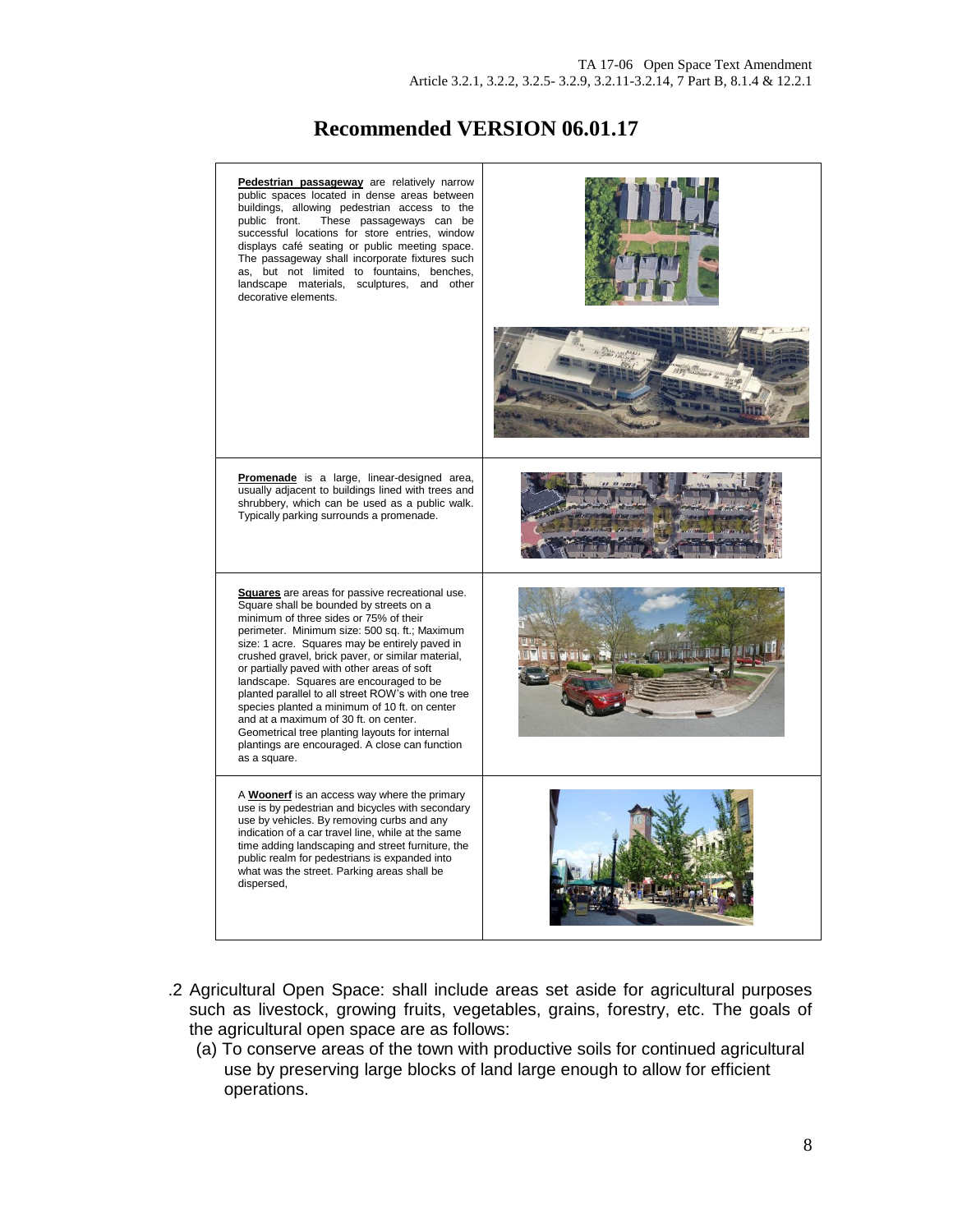- (b) To minimize site disturbance and erosion though retention of existing vegetation and avoiding development in sensitive farmland areas.
- (c) To protect scenic views and elements of the town's rural character, and to minimize perceived density by minimizing views of new development from existing roads.
- (d) To preserve and maintain historic and archeological sites and structures that serve as significant visible reminders of the town's social and architectural history.

Reference Article 3 and Article 7.12 - 7.14 for further information

- .3 Common Open Space: shall include all other areas that are not suitable within the other open space categories. These areas can include, but are not limited to the following:
	- (a) Entryway monumentation to include the landscaped area, berm (if applicable).
	- (b) Water quality/quantity feature, known as Best Management Practices (BMPS): The required maintenance easement shall be included as common open space. BMPS include, but are not limited to, sandfilters, detention ponds, dry ponds, rain gardens, swales, and level spreaders.

Reference Article 3 and Article 7.12 - 7.14 for further information

- .4 Natural Open Space: shall include areas where natural features, such as topography, rock outcroppings, hills and valleys are not altered. Only minimal thinning of vegetation shall be permitted to promote overall health of the natural area in accordance with the tree protection regulations of Article 7. The goals of natural open space are as follows:
	- (a) To conserve areas of the town with productive soils for forestry use by preserving large blocks of land large enough to allow for efficient operations.
	- (b) To encourage the maintenance and enhancement of habitat for various forms of wildlife and to create new woodlands through natural succession and reforestation where appropriate.
	- (c) To minimize site disturbance and erosion though retention of existing vegetation and avoiding development in sensitive areas.
	- (d) To conserve open land, including those areas containing unique and sensitive features such as natural areas and wildlife habitats, streams and creeks, wetlands and floodways.
	- (e) To protect scenic views and elements of the town's rural character, and to minimize perceived density by minimizing views of new development from existing roads.

Reference Article 3 and Article 7.12 - 7.14 for further information

.5 Recreational Open Space: shall include areas where natural features may be altered to provide for recreational activities without impacting the impervious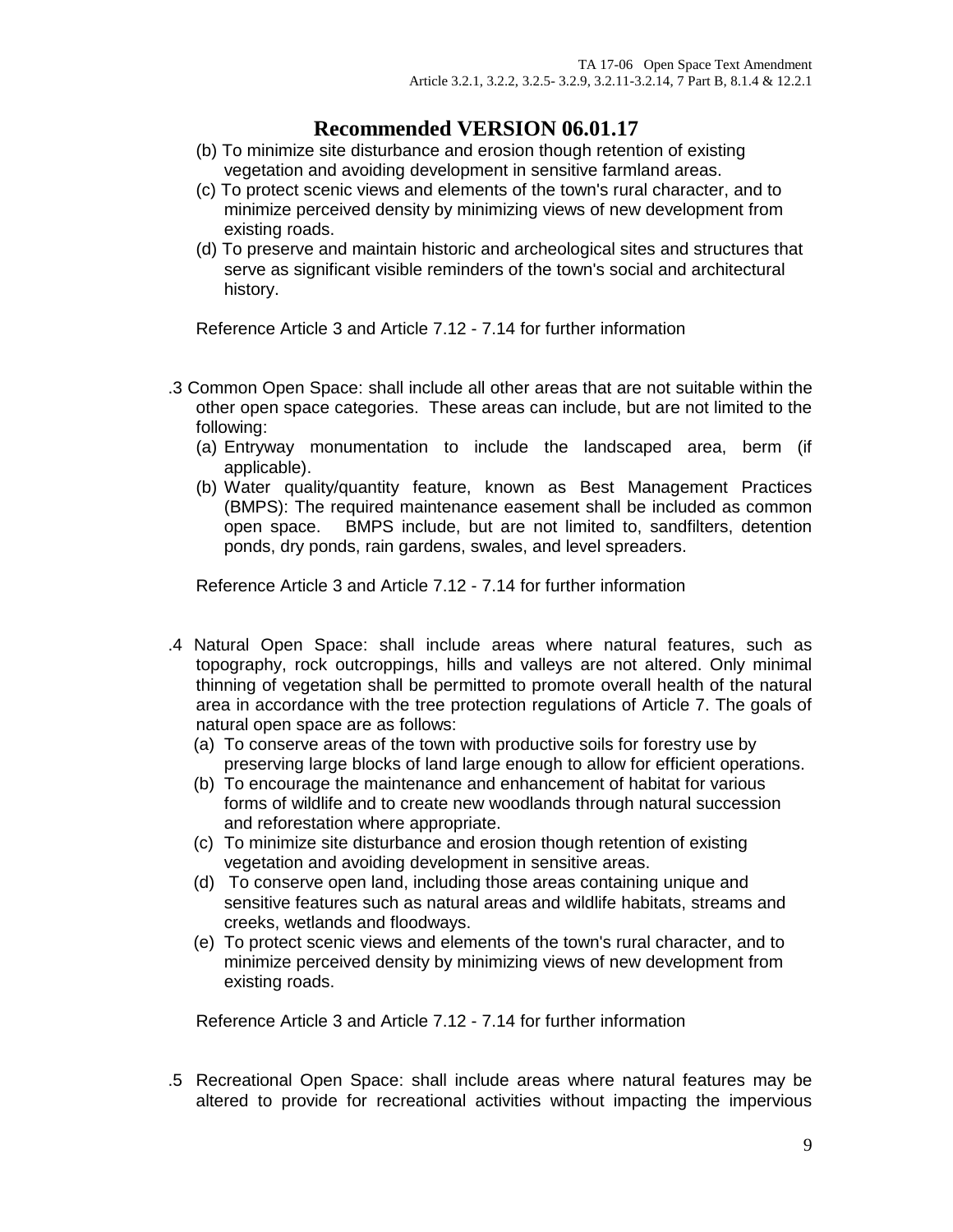quality of the soil except as provided herein. These activities may include ballfields, equestrian trails, hiking trails, picnicking, primitive camping, golf courses, green spaces (manicured or not), etc. Structures related to the recreation space may count towards open space provided they do not create an impervious area over 100 sq. ft. The goals of recreation open space are as follows:

- (a) To preserve and maintain historic and archeological site and structures that serve as significant visible reminders of the town's social and architectural history.
- (b) To provide for active and passive recreational needs of town residents, including implementation of associated town long range plans.

Reference Article 3 and Article 7.12 - 7.14 for further information

### 7.13 Open Space Evaluation Criteria

.1 In evaluating the layout of lots and open space, the following criteria will be considered by the town as indicating design appropriate to the site's natural, historic, and cultural features, and meeting the purposes of this ordinance. Diversity and originality in lot layout shall be encouraged to achieve the best possible relationship between development and conservation areas. Reference Subdivision Ordinance 6.300. Accordingly, the Town shall evaluate proposals to determine whether the proposed subdivision plan:

 ${Items (a) - (i)$  unchanged}

(k) Landscapes common areas, cul-de-sac islands, and both sides of new streets with native species shade trees and flowering shrubs providing high wildlife conservation value listed on the approved tree and shrub list.

 ${Items (I) - (n)$  unchanged}

#### **Article 8.1 Street Frontage Requirement**

4. A site specific development plan may be considered for approval in the TC, NC, NR, R, TR, HC, CB, CI, VS, and both TND and TOD districts where residential and/or nonresidential lots and/or structures front upon a private courtyard, carriageway, mid-block private alleyway with courtyard, or pedestrian way, or urban open space as defined in [Article](http://www.huntersville.org/Departments/Planning/OrdinancesandManuals/ZoningOrdinance/ARTICLE7LandscapingOpenSpace.aspx#7.10) 7, part B, where adequate access by emergency vehicles is maintained by way of a street or alley and where the off-street placement of uses does not diminish the orientation of building fronts to the public street.

#### **Article 12.2.1 General Definitions**

Large-Lot Subdivision A major residential subdivision in which all residential lots are a minimum of ¾ acre in size.

Open Space. Any area which is not divided into private or civic building lots, streets, rights-of-way, parking, or easements for purposes other than open space conservation; unless specifically allowed by this ordinance in the Farmhouse Cluster, Conservation